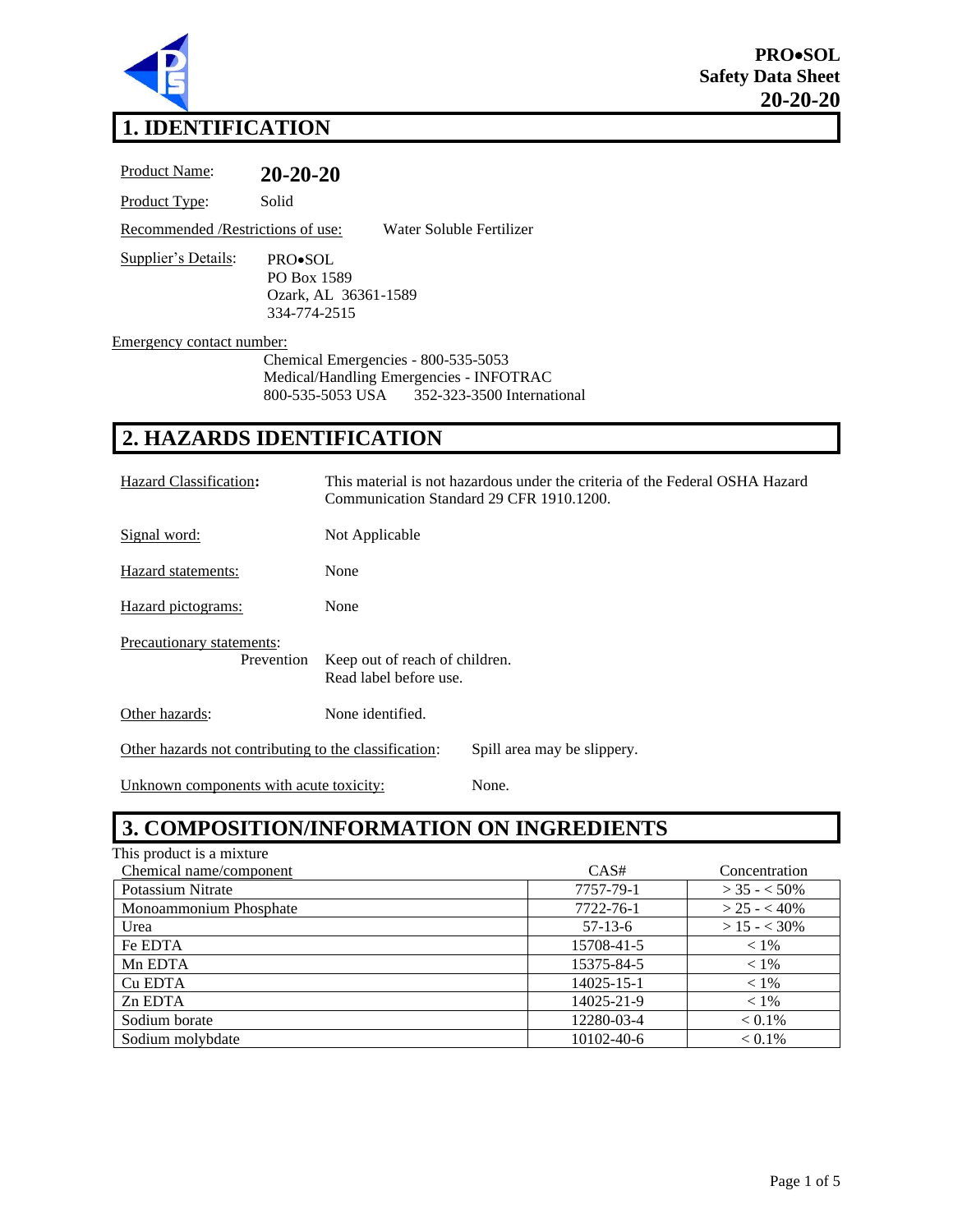

## **4. FIRST-AID MEASURES**

Description of first aid measures:

| Eye Contact --If in eyes:  | Flush with water for 15 minutes. Call a doctor for treatment if irritation persists. |
|----------------------------|--------------------------------------------------------------------------------------|
| Skin Contact - If on skin: | Wash thoroughly with soap and water. Launder clothing before reuse.                  |
| Inhalation -- If inhaled:  | Remove affected person from source of exposure. Call 911 if breathing is difficult.  |
| Ingestion -- If ingested:  | Do not induce vomiting. Get medical attention. Have the product label with you when  |
|                            | calling a doctor or going for treatment.                                             |

Indication of any immediate medical attention and special treatment needed: No additional information available.

#### **5. FIRE-FIGHTING MEASURES**

| Extinguishing media:             |                                                                               |  |
|----------------------------------|-------------------------------------------------------------------------------|--|
| Suitable extinguishing media:    | Water fog, foam or spray, dry chemical, carbon dioxide, sand                  |  |
| Unsuitable extinguishing media:  | None                                                                          |  |
| Special hazards arising from the | Material is not combustible. Product packaging is not self-ignitable, but may |  |
| substance or mixture:            | support combustion.                                                           |  |
|                                  |                                                                               |  |
| Advice for firefighters:         |                                                                               |  |
| Firefighting instructions:       | Use extinguishing media appropriate for the surrounding materials.            |  |
| Protection during                | Wear appropriate protective equipment and self-contained breathing apparatus  |  |
| firefighting:                    | (SCBA) with a full face-piece operated in positive pressure mode.             |  |
|                                  |                                                                               |  |
| Other information:               | Do not allow run-off from fire-fighting to enter drains or water courses.     |  |

#### **6. ACCIDENTAL RELEASE MEASURES**

Personal precautions, protective equipment, and emergency procedures:

Use protective equipment to prevent contact with skin and eyes or inhalation of dust. Use site specific emergency procedures if product is released. Prevent entry to sewers and public surface waters per site specific containment procedures.

#### Methods and material for containment and cleaning up:

Use mechanical means. Store material in suitable containers for recycle or disposal. Minimize dust generation.

#### **7. HANDLING AND STORAGE**

| Precaution for safe handling: | Avoid contact with skin and eyes. After handling, wash hands thoroughly with<br>soap and water. Avoid generating and breathing dust. Wash before eating and<br>drinking. |
|-------------------------------|--------------------------------------------------------------------------------------------------------------------------------------------------------------------------|
| Safe Storage conditions:      | Store in a dry, cool, and well-ventilated area. Protect from weather.                                                                                                    |
| Incompatible materials:       | Strong alkaline or acid compounds.                                                                                                                                       |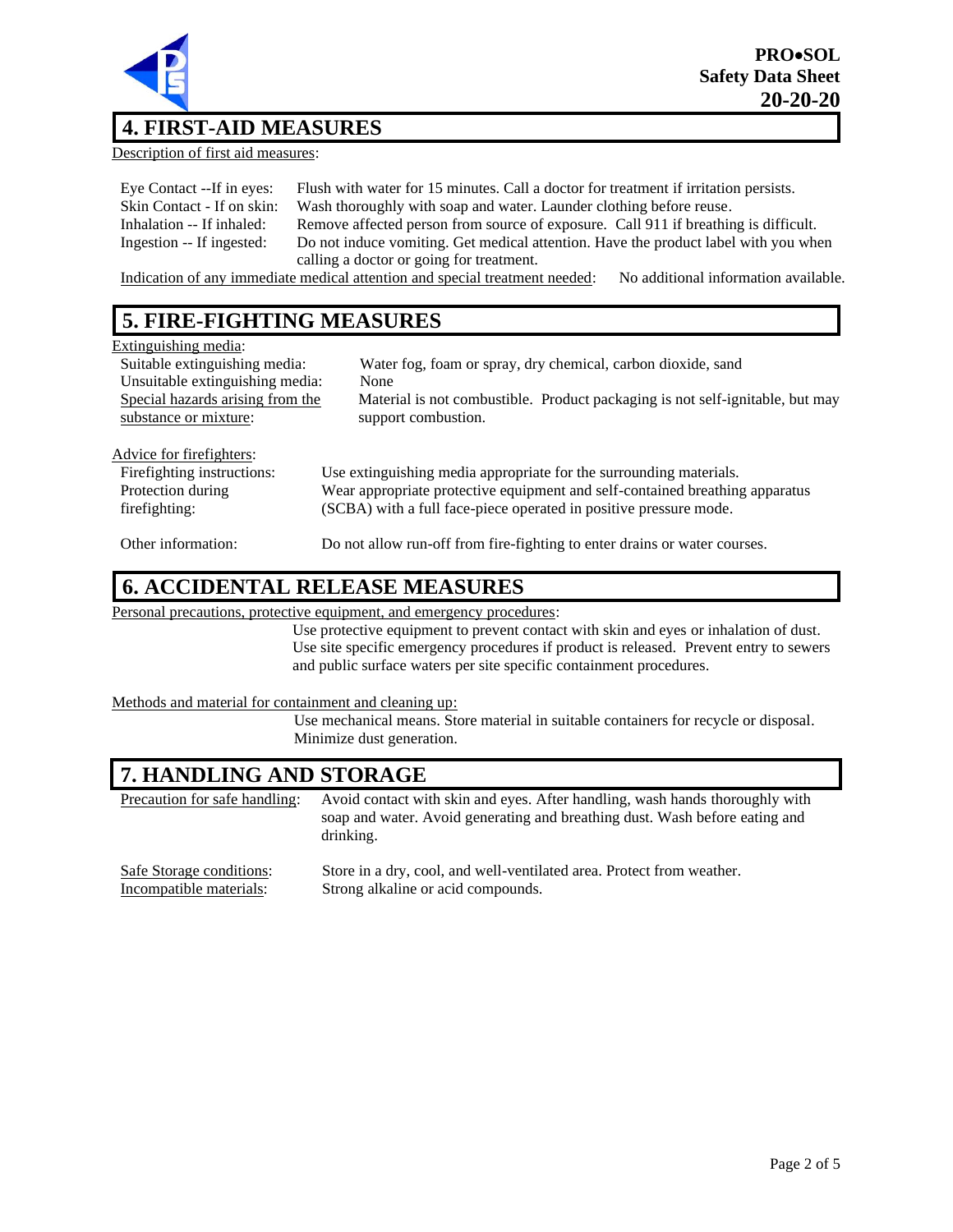

#### **8. EXPOSURE CONTROL/PERSONAL PROTECTION**

| Exposure limits are listed below, if they exist:                       |                      |                 |                                                          |
|------------------------------------------------------------------------|----------------------|-----------------|----------------------------------------------------------|
| Component                                                              | Regulation           | Type of listing | Value/Notation                                           |
| Dust – inhalable particles                                             | <b>ACGIH</b>         | <b>TWA</b>      | $10 \text{ mg/m}^3$                                      |
| $Dust$ – respirable particles                                          | <b>ACGIH</b>         | <b>TWA</b>      | $3 \text{ mg/m}^3$                                       |
| Copper compounds                                                       | OSHA / ACGIH / NIOSH | <b>TWA</b>      | $1 \text{ mg/m}^3 / 1 \text{ mg/m}^3 / 1 \text{ mg/m}^3$ |
| Manganese compounds                                                    | <b>ACGIH / NIOSH</b> | <b>TWA</b>      | $0.02$ mg/m <sup>3</sup> / 1 mg/m <sup>3</sup>           |
| Molybdenum, soluble compounds                                          | <b>ACGIH</b>         | <b>TWA</b>      | $0.5 \text{ mg/m}^3$                                     |
| Zinc compounds (dust)                                                  | <b>ACGIH</b>         | <b>TWA</b>      | $10 \text{ mg}/\text{m}$                                 |
|                                                                        |                      |                 |                                                          |
| Engineering controls:<br>Use adequate ventilation to prevent exposure. |                      |                 |                                                          |

| Personal protective measures: |                                                                                                                                                                                            |
|-------------------------------|--------------------------------------------------------------------------------------------------------------------------------------------------------------------------------------------|
| Hand protection:              | Wear suitable protective gloves to prevent direct exposure.                                                                                                                                |
| Eye protection:               | Safety glasses with side shields or tight fitting goggles.                                                                                                                                 |
| Skin and body protection:     | Wear long sleeved clothing or other suitable clothing to prevent skin                                                                                                                      |
|                               | exposure.                                                                                                                                                                                  |
| Respiratory protection:       | Where dust is generated and appropriate engineering controls cannot<br>maintain acceptable levels, use appropriate respiratory protection equipment<br>to prevent inhalation of materials. |
| Special requirements for PPE, | No specialty PPE requirements beyond those previously identified.                                                                                                                          |

protective clothing or respirators:

## **9. PHYSICAL AND CHEMICAL PROPERTIES**

| Physical state:                                  | Solid                       | Vapor pressure:        | <b>NA</b>             |
|--------------------------------------------------|-----------------------------|------------------------|-----------------------|
| Color:                                           | Pale blue                   | Vapor density:         | <b>NA</b>             |
| Odor:                                            | <b>Odorless</b>             | Relative density       | 62 lbs/cubic foot     |
| Odor threshold:                                  | NA                          | Solubility:            | 100% soluble in water |
| $pH$ :                                           | 4.0-5.0 at 5% concentration | Partition coefficient: | <b>NA</b>             |
| Melting point/freezing                           | <b>NA</b>                   | Auto ignition temp:    | <b>NA</b>             |
| point:                                           |                             |                        |                       |
| Initial boiling point/range:                     | <b>NA</b>                   | Decomposition temp:    | <b>NA</b>             |
| Flashpoint:                                      | <b>NA</b>                   | Viscosity:             | NA.                   |
| Evaporation rate:                                | NA.                         |                        |                       |
| Flammability (solid gas):                        | <b>NA</b>                   |                        |                       |
| Upper/lower flammability<br>or explosive limits: | <b>NA</b>                   |                        |                       |

Other information: No additional information.

## **10. STABILITY AND REACTIVITY**

Reactivity: This product is stable under normal conditions of use, storage and transport.

Chemical stability: This product is stable at ambient temperatures and atmospheric pressures.

#### Other:

Hazardous reactions: None determined. Conditions to avoid: Avoid high temperatures. Prevent contact with moisture or incompatible materials. Incompatible materials: Strong alkaline or acid compounds. Hazardous decomposition products: Metal and sulfur fumes when excessive heat is applied.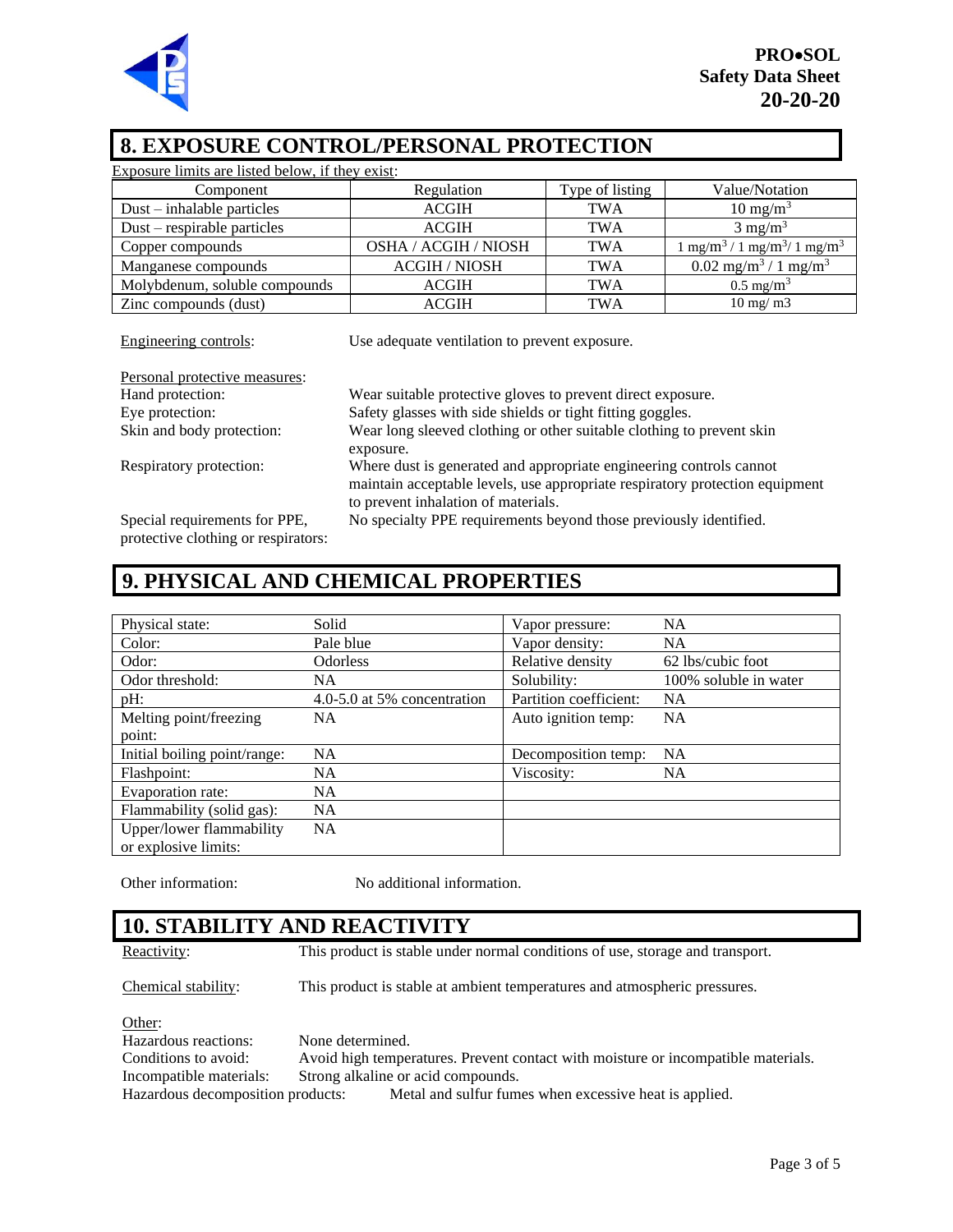

**PRO**•**SOL Safety Data Sheet 20-20-20**

## **11. TOXICOLOGICAL INFORMATION**

| 11. TOXICOLOGICAL INFORMATION                                      |                                                                                                   |                 |  |  |
|--------------------------------------------------------------------|---------------------------------------------------------------------------------------------------|-----------------|--|--|
| Likely routes of exposure:                                         | Inhalation, Ingestion, Skin contact, Eye contact                                                  |                 |  |  |
| Symptoms/injuries after inhalation:                                | High concentrations of dust may irritate the throat and<br>respiratory system and cause coughing. |                 |  |  |
| Symptoms/injuries after Ingestion:                                 | Mixture components not known to be harmful.                                                       |                 |  |  |
| Symptoms/injuries after skin contact:                              | Prolonged contact may cause skin irritation                                                       |                 |  |  |
| Symptoms/injuries after eye contact:                               | Dust may cause eye irritation.                                                                    |                 |  |  |
| Acute toxicity:                                                    | Mixture based on components' toxicity. Not classified.                                            |                 |  |  |
| Reproductive toxicity:                                             | No relevant data found.                                                                           |                 |  |  |
| Specific Target Organ Toxicity-S E:                                | No relevant data found.                                                                           |                 |  |  |
| Specific Target Organ Toxicity-R E:                                | No relevant data found.                                                                           |                 |  |  |
| Carcinogenicity:                                                   | Not classified.                                                                                   |                 |  |  |
| NTP (National Toxicology Program):                                 |                                                                                                   | Not classified. |  |  |
| IARC (International Agency for Research on Cancer):                |                                                                                                   | Not classified. |  |  |
| ACGIH (American Conference of Governmental Industrial Hygienists): |                                                                                                   | Not classified. |  |  |
|                                                                    |                                                                                                   |                 |  |  |

#### **12. ECOLOGICAL INFORMATION**

Toxicity: No testing data available. Bioaccumulative potential: No data is available. Mobility in soil: No data is available.

Persistence and degradability: No data is available on the degradability of this product. Other adverse effects: No further relevant information available.

#### **13. DISPOSAL CONSIDERATIONS**

Waste treatment methods: Recommend recycling excess product if at all possible. Avoid sewage and landfill disposal. Place contaminated material in suitable, labeled containers for disposal. See section 8 for exposure control information.

#### **14. TRANSPORT INFORMATION**

#### **DOT: Not regulated for transport**

This information is not intended to convey all specific regulatory or operational requirements/information relating to this product. Transportation classifications may vary by container volume and may be influenced by regional or country variations in regulations. It is the responsibility of the transporting organization to follow all applicable laws, regulations and rules relating to the transportation of the material.

# **15. REGULATORY INFORMATION**

**OSHA Hazard Communication Standard**: This product is not a "Hazardous Chemical" as defined by the OSHA Hazard Communication Standard, 29 CFR 1910.1200.

Ingredients listed on TSCA inventory: Yes

CERCLA Section 103 Hazardous Substances: Copper compounds, Manganese compounds, Zinc compounds EPCRA Section 311/312 Hazard Categories: None

EPCRA Section 313 Toxic Release Inventory: Copper compounds, Manganese compounds, Zinc compounds California Proposition 65 (Safe Drinking Water and Toxic Enforcement Act of 1986):

This product contains no listed substances known to the State of California to cause cancer, birth defects or other reproductive harm, at levels which would require a warning under the statute.

Micronutrient Approvals / Registrations: California Department of Food and Agriculture (CDFA): Company Registration# 2030